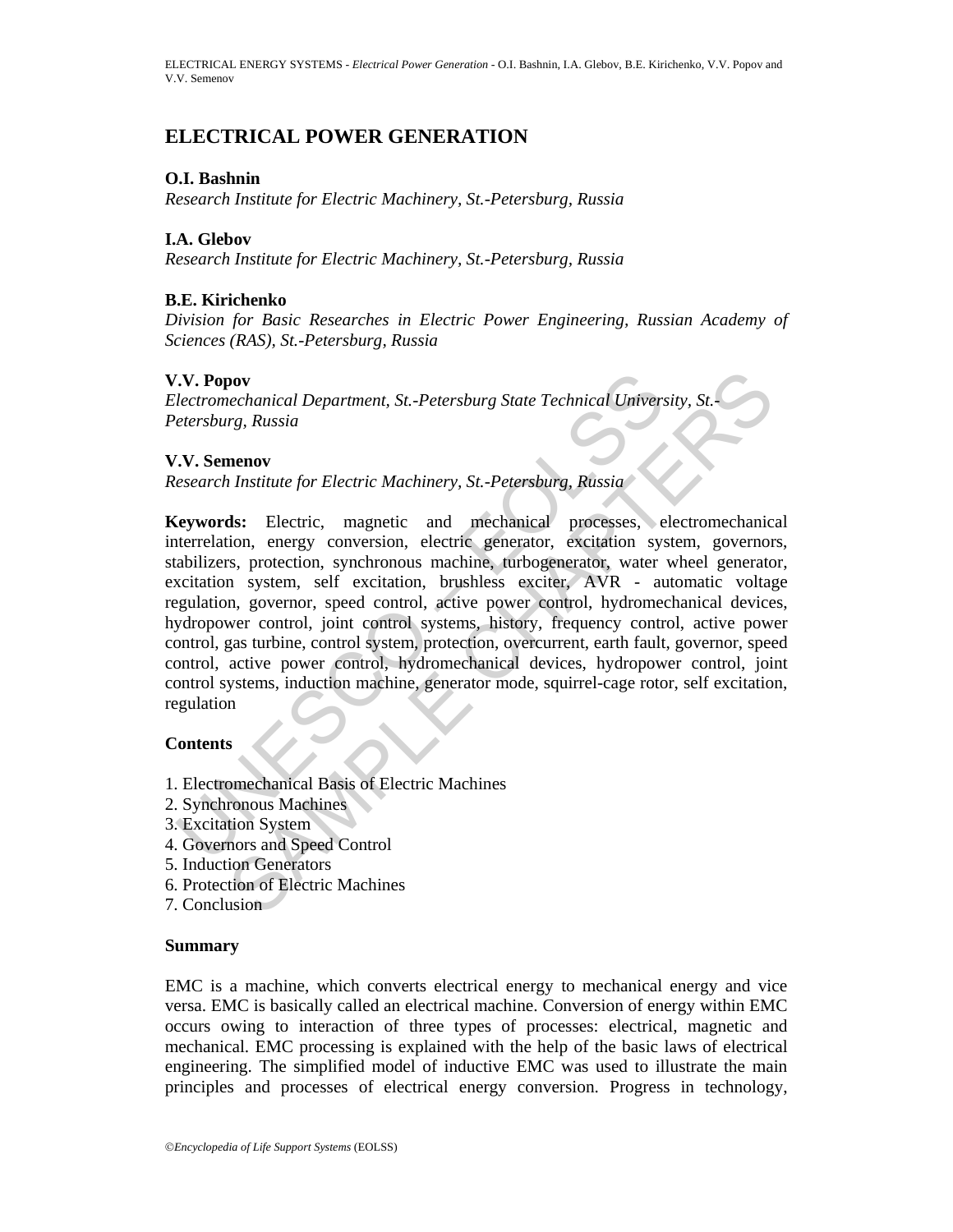computer science, and materials provides new promising opportunities for further electrical engineering development.

During the 1970s and first part of the 1980s the manufactures of turbogenerators have attained outstanding successes: the rating of two pole generators reached 1333 MVA at 3000 rpm and of four poles - 1700 - 1800 MVA at 1500 rpm; hydrogenerators reached a capacity of 700 - 800 MVA at about 100 rpm. This was possible due to rapid development of large nuclear, fossil and hydropower plants. But at the end of the 1980s the accident at Chernobil nuclear plant stirred up a powerful ecological movement. It began to be widely understood that the large power stations of all types are dangerous and it is more effective to put money into energy conservation systems instead of producing extra electricity. Besides, at that time new technologies have appeared - gas turbines together with usual steam turbines gave the possibility to increase the power stations efficiency up to 50 per cent and more importantly, they are substantially cleaner.

arbines together with usual steam turbines gave the possibility to in<br>ations efficiency up to 50 per cent and more importantly, they<br>ceaner.<br>Or combined power cycles there is no need to use large generators. For<br>day and of together with usual steam turbines gave the possibility to increase the power<br>efficiency up to 50 per cent and more importantly, they are substantial<br>bined power cycles there is no need to use large generators. For the sit For combined power cycles there is no need to use large generators. For the situation of today and of the near future the optimum size, of the gas turbine part of combined cycle is about 150 - 200 MW and that of vapor part - about 300 - 400 MW. It now pays to convert large central boiler stations in which natural gas is used as fuel, into small combined cycle power stations. In such stations the coefficient of the fuel utilization (taking into account both thermal energy and electricity production) can reach about 85 per cent. In this case the power units rating will be in the range of 300 - 10 000 kW.

Therefore these days the most popular turbogenerators ratings for fossil power stations are from some hundreds kW up to approximately 500 000 kW. Concerning nuclear power stations the turbogenerator ratings used also decrease to 1000 MW and less. – This is to increase the security of the nuclear power station which depends on the power station size.

The modern power station cannot operate satisfactory without the special device called the governor which is to provide the power set (power station) operation with stable frequency and adjustable active power.

Modern governors are based on computer technology and must function to ensure overall maximum power station efficiency.

Now there is no need for creation of new very large turbogenerators. But it don't mean that there are no problems which must be solved. According the existing world trends now under development are the following:

The excitation systems together with AVR ensure both normal generator operations and highest possible level of static and dynamic stability. It refers to both independent and self-excited excitation systems with the slip rings on the shaft and also brushless excitation systems. AVR can be based on forced or proportional actions.

Similar to all power installations, they execute the task on power coming in from the upper level and produce a signal for compensation of frequency departure with specified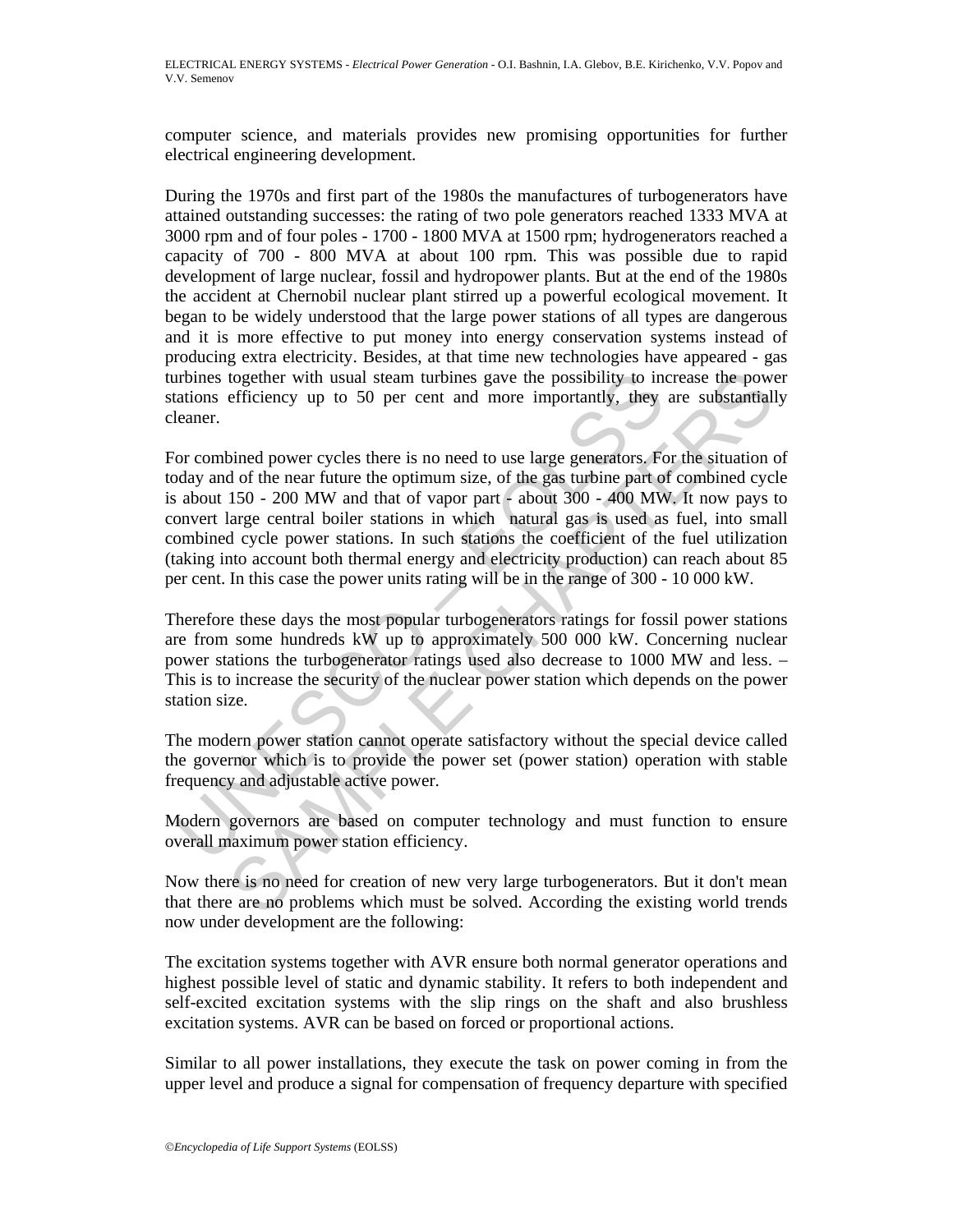stability. Gas-turbine set governor is all-speed. Gas-turbine sets are highly maneuverable compared to steam power plants. Starting and loading a powerful gasturbine set may take about 10 minutes.

Induction a.c. machines are most widely used a.c. machines. They are reliable and simple energy converters. But in the generator mode of operation induction a.c. machines are seldom used . This is connected with necessity to feed the generator with reactive power from the grid. In order to decrease the reactive power value the reactance of the an induction generator must have as small reactance as possible. Another question is the regulation both voltage and frequency.

There are many events of short-circuits in power systems followed by overcurrents which can destroy the power system equipment. Special protection systems are introduced to avoid the damages to them. New digital technology based protection systems are developed. In most cases they are integrated with switchgear forming the so called intelligent switchgear.

## **1. Electromechanical Basis of Electric Machines**

## **1.1. Introduction**

We have got into the way of using electric energy in industry and family life, in transport and communication, in office and entertainment. It is not an exaggeration to say that we use it every day. Electric engineering can be considered one of tremendous achievements of humanity, which influences greatly the progress of humankind.

This characteristics and the power system equipment. Special protect<br>troduced to avoid the damages to them. New digital technology<br>systems are developed. In most cases they are integrated with switchge<br>alled intelligent sw an destroy the power system equipment. Special protection systems and to avoid the damages to them. New digital technology based protection<br>are developed. In most cases they are integrated with switchgear forming the selle The energy conversion is realized due to three-way interaction of electric, magnetic and mechanical processes. The present-day level of technology approved the use of the magnetic field as energy carrier within the electromechanical converter (EMC) as the most technically reasonable solution.According to modern opinions energy conversion in EMC with opposite magnetic poles is possible due to the use of alternating current. EMC are based on the principle of reversibility caused by universal nature of the magnetic field as energy carrier, and the principle of self regulation which follows from the common law of energy conservation.

## **1.2. Electromechanical converter: Main definitions**

EMC is a machine, which converts electrical energy to mechanical energy and vice versa. Consequently EMC is basically called an electrical machine. Conversion of energy within EMC occurs owing to interaction of three types of processes: electrical, magnetic and mechanical. Magnetic field (inductive machines) as well as electric field (capacitor machines) is used as energy carrier. Simultaneous use of these fields is also possible (inductive-capacitor machines). Inductive machines are used more widely.

## **1.3. Physical basis of electromechanical energy conversion**

A simplified physical model of an inductive EMC is presented in Figure 1. A stator with inductor winding (inductor – " $f'$ ") and a rotor with armature winding (armature – "*a*")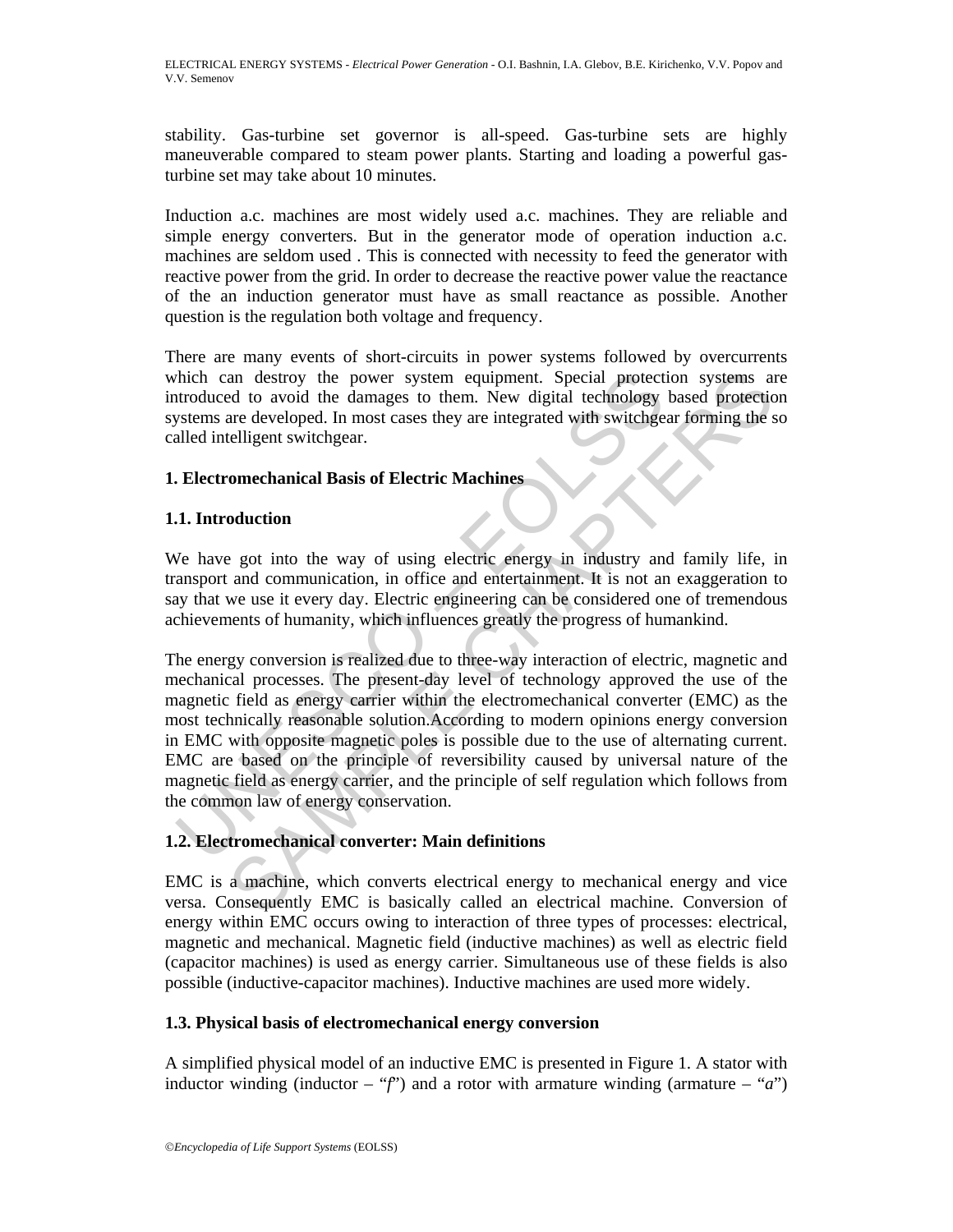separated by an air gap are the main elements of the system. Windings are shown on the Figure 1 as electric circuits with a number of coils consequently  $w_f$  and  $w_g$ . Cores of stator and rotor are made from ideal ferromagnetic.



Figure 1. Simplified physical model of electromechanical energy converter

Let us consider that direct current  $\vec{i}_f$  flows through the inductor winding having  $w_f$ conductors and creates primary magnetic field in the air gap (magnetic process). This magnetic field is distributed like a rectangular wave in space along the circumference of the air gap. It forms two opposite magnetic poles **N** and **S** with amplitude

$$
B_{\delta} = \mu_0 \frac{i_{\rm f} w_{\rm f}}{2} \tag{1}
$$

If we move the rotor by external mechanical force  $M_{1M}$  and spend for this mechanical energy  $P_{1M}$  (mechanical process), a periodically changing electromotive force (EMF) will appear across the armature winding. This EMF can be defined by the law of electromagnetic induction.

$$
e_a = 2l_\delta B_\delta w_a V \tag{2}
$$

where  $l_{\delta}$ - active length of winding conductor,  $w_a$  - number of armature conductors,  $V$ linear speed of its displacement in the gap. If we close the armature winding to external load, current  $i_a$  will appear (electric process), by which the external load will be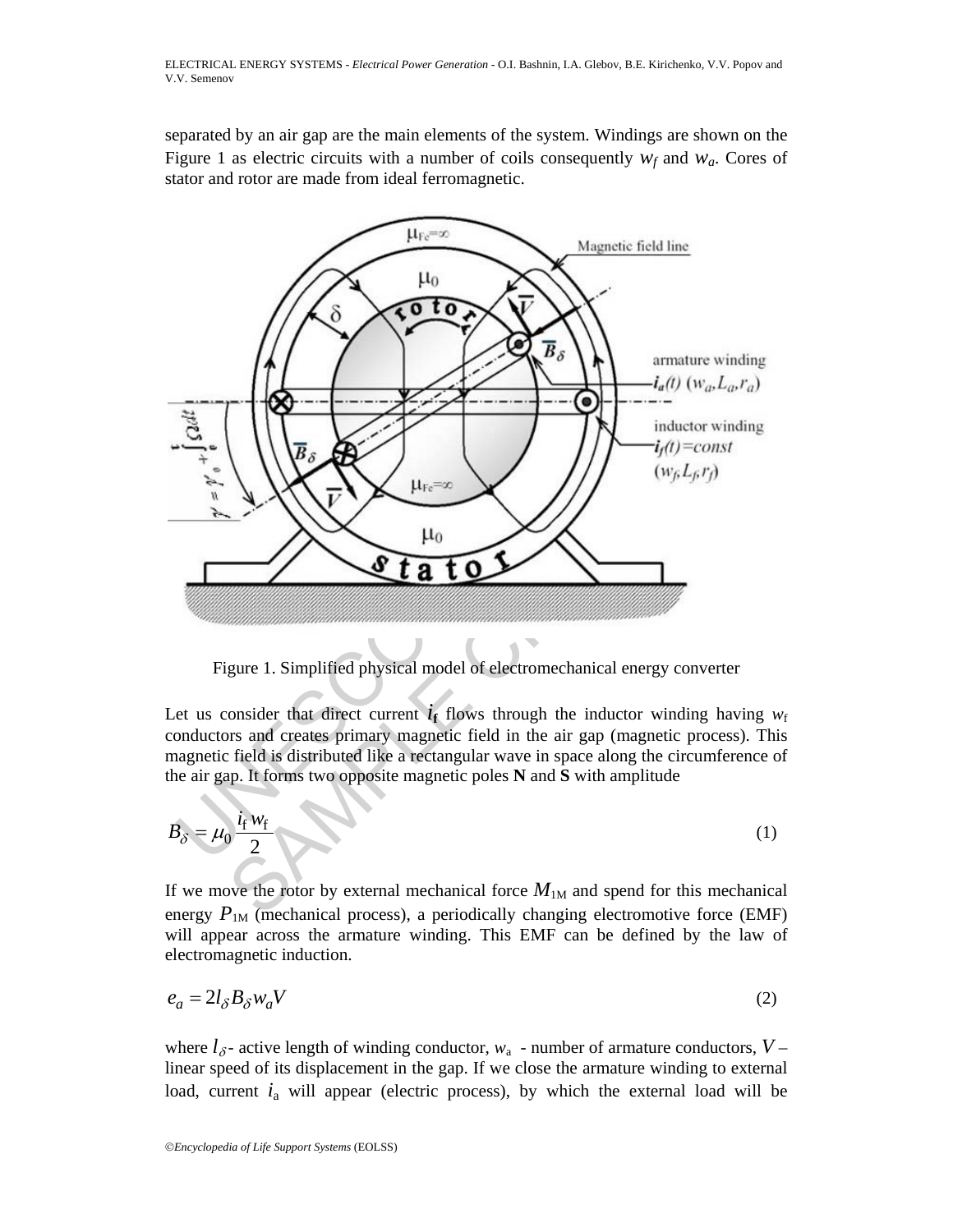supplied by electric energy  $P_{2,el}$ . Therefore conversion of mechanical energy into electrical energy took place. In the case described above the EMC works as an electrical energy generator. The reverse conversion from electrical energy into mechanical energy can be explained in a similar way, on the same model of EMC:  $F = Bil$  where  $F =$ maximum force exerted on a conductor of active length *l* carrying current *I*, and placed perpendicular to the magnetic field of density *B*.

### **1.4. Energy Relations in the electromechanical converter**

Let us consider the enegy relations of EMC model. Let us write an expression for the energy of magnetic field in a gap:

$$
W_{\rm M} = \frac{1}{2} L_{\rm f} i_{\rm f}^2 + M_{\rm af} i_{\rm f} i_{\rm a} + \frac{1}{2} L_{\rm a} i_{\rm a}^2
$$
 (3a)

and for resultant electromotive force in the winding

$$
e_{\rm f} = -\frac{d\Psi_{\rm f}}{dt} = -\left(L_{\rm f}\frac{d\dot{\iota}_{\rm f}}{dt} + M_{\rm af}\frac{d\dot{\iota}_{\rm a}}{dt}\right) - \dot{\iota}_{\rm a}\frac{dM_{\rm af}}{d\gamma}\Omega\tag{3b}
$$

$$
e_{\rm a} = -\frac{d\Psi_{\rm a}}{dt} = -\left(M_{\rm af}\frac{di_{\rm f}}{dt} + L_{\rm a}\frac{di_{\rm a}}{dt}\right) - i_{\rm f}\frac{dM_{\rm af}}{d\gamma}\Omega\tag{3c}
$$

 $W_M = \frac{1}{2} L_f \dot{i}_f^2 + M_{\text{af}} \dot{i}_f \dot{i}_a + \frac{1}{2} L_{\text{af}} \dot{i}_a^2$ <br>
and for resultant electromotive force in the winding<br>  $V_f = -\frac{d V_f}{dt} = -\left( L_f \frac{d i_f}{dt} + M_{\text{af}} \frac{d i_a}{dt} \right) - i_a \frac{d M_{\text{af}}}{d \gamma} \Omega$ <br>  $V_a = -\frac{d V_a}{dt} = -\left( M_{\text{af}} \frac{d$ The following factors have been taken into account in expressions above: inductions of windings  $L_f$  and  $L_a$  are constant; angular frequency of rotor rotation  $\Omega$  depends on angle  $\gamma$ , which defines mutual disposition of windings by correlation:

$$
\gamma = \gamma_0 + \int_0^t \Omega dt \tag{4}
$$

 $\frac{1}{2}L_f i_f^2 + M_{\text{af}} i_f i_a + \frac{1}{2}L_{\text{a}} i_a^2$ <br>
esultant electromotive force in the winding<br>  $\frac{I\Psi_f}{dt} = -\left(L_f \frac{di_f}{dt} + M_{\text{af}} \frac{di_a}{dt}\right) - i_{\text{a}} \frac{dM_{\text{af}}}{dy} \Omega$  (3th<br>  $\frac{I\Psi_a}{dt} = -\left(M_{\text{af}} \frac{di_f}{dt} + L_{\text{a}} \frac{di_a}{dt}\right) - i_f \frac$  $M_{\text{af}}$  - mutual induction between windings "a" and "f" depends on angle  $\gamma$ . It is necessary to stress that that the last item in the expression for EMF defines as well so called EMF of rotation, item in the round brackets – transformer EMF. It should be also mentioned here that the value of  $W_M$  together with total density of the magnetic energy

$$
W_{\rm M} = \frac{B_{\delta} H_{\delta}}{2} \tag{5}
$$

define the power and the size of EMC.

Full electric power on terminals of all windings, regarding that voltage on each is equal to  $u_k = -e_k + r_k i_k$ , where  $r_k$  – active resistance of windings,  $k=$ a,f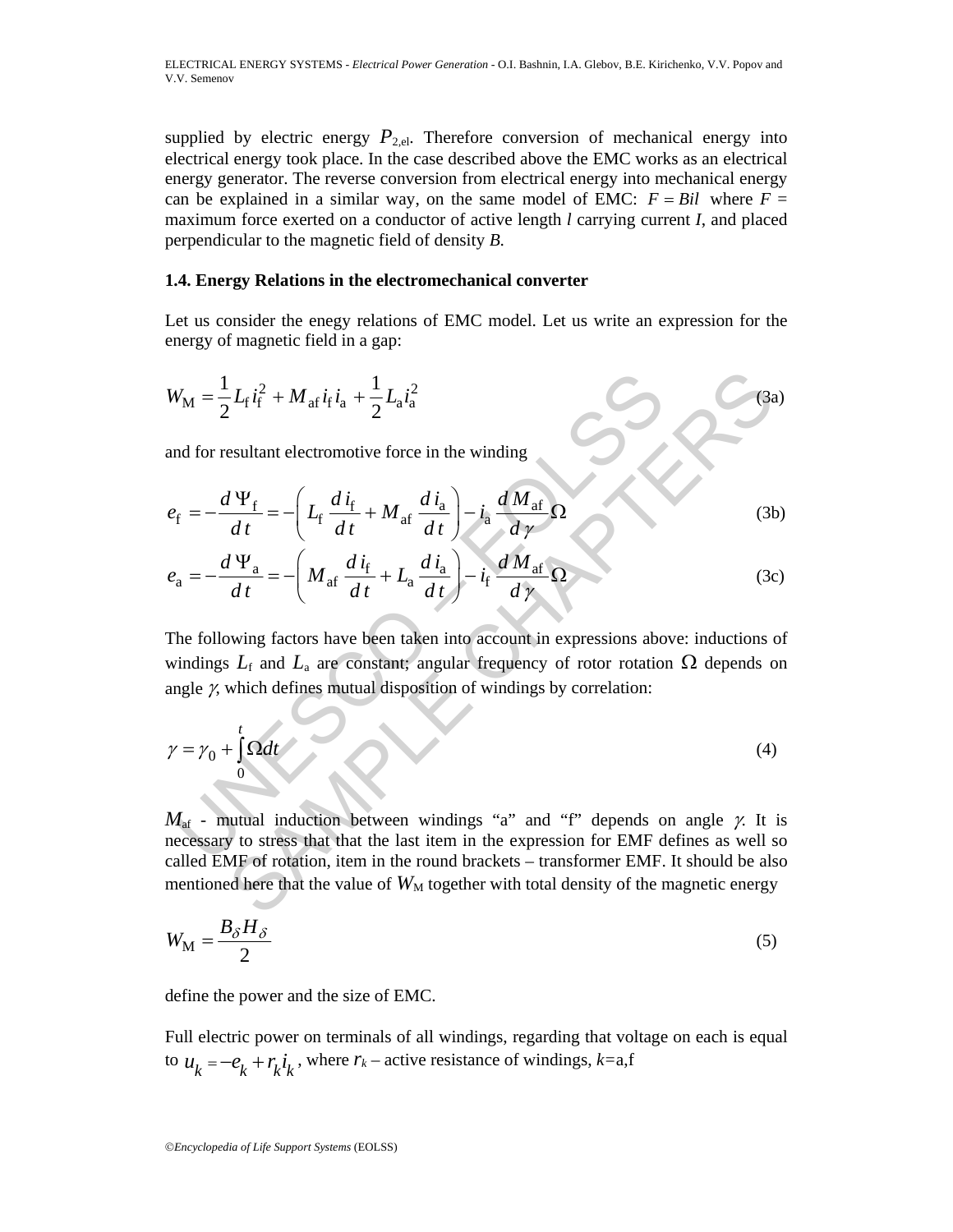$$
P_{\Sigma} = u_{\rm f} i_{\rm f} + u_{\rm a} i_{\rm a} = P_{\rm el} + P_{\rm W} + P_{\rm M} \tag{6}
$$

where

$$
P_{\rm el} = r_{\rm f} i_{\rm f}^2 + r_{\rm a} i_{\rm a}^2 \tag{6a}
$$

- power of electric losses,

$$
P_{\rm W} = L_{\rm f} i_{\rm f} \frac{di_{\rm f}}{dt} + L_{\rm a} i_{\rm a} \frac{di_{\rm a}}{dt} - M_{\rm af} \left( i_{\rm f} \frac{di_{\rm a}}{dt} + i_{\rm a} \frac{di_{\rm f}}{dt} \right) + i_{\rm f} i_{\rm a} \Omega \frac{dM_{\rm af}}{dy} = \frac{dW_{\rm M}}{dt} \tag{6b}
$$

- power which is spent for changing of the electromagnetic field energy.

Essential that the power  $P_W$  has gone irretrievably, its medium value during the period of current change is equal to zero.

$$
P_{\rm M} = i_{\rm f} i_{\rm a} \Omega \frac{dM_{\rm af}}{dy} \tag{6c}
$$

- power, converted from mechanical one, applied to shaft of EMC, to electrical, appeared in electromagnetic form in the armature winding.

External mechanical forces create mechanical moment on the shaft:

$$
M_{1M} = \frac{P_{1M}}{\Omega} \tag{7}
$$

Electromagnetic interaction of armature current  $i_a$  with the magnetic field creates braking electromagnetic moment:

\n - power which is spent for changing of the electromagnetic field energy.\n

\n\n Essential that the power 
$$
P_W
$$
 has gone irretrievably, its medium value during the period of current change is equal to zero.\n

\n\n
$$
P_M = i_f i_a \Omega \frac{dM_{af}}{dy}
$$
\n

\n\n - power, converted from mechanical one, applied to shaft of EMC, to electrical appeared in electromagnetic form in the armature winding.\n

\n\n External mechanical forces create mechanical moment on the shaft:\n

\n\n
$$
M_{1M} = \frac{P_{1M}}{\Omega}
$$
\n

\n\n Electromagnetic interaction of armature current  $i_a$  with the magnetic field create braking electromagnetic moment:\n

\n\n
$$
M_{EM} = \frac{dW_M}{dy} \left| i_f = \text{const.} = i_f i_a \frac{dM_{af}}{dy} \right|
$$
\n

\n\n (8)\n

Electromagnetic power

$$
P_{\text{EM}} = M_{\text{EM}} \cdot \Omega = i_{\text{f}} i_{\text{a}} \Omega \frac{dM_{\text{af}}}{d\gamma} = P_{\text{M}}
$$
\n(9)

is carried in the armature winding just to create  $M_{EM}$ . This power is defined only by rotating EMF and doesn't depend on transformer EMF. The scheme of energy conversion for generator mode of EMC is shown on Figure 2.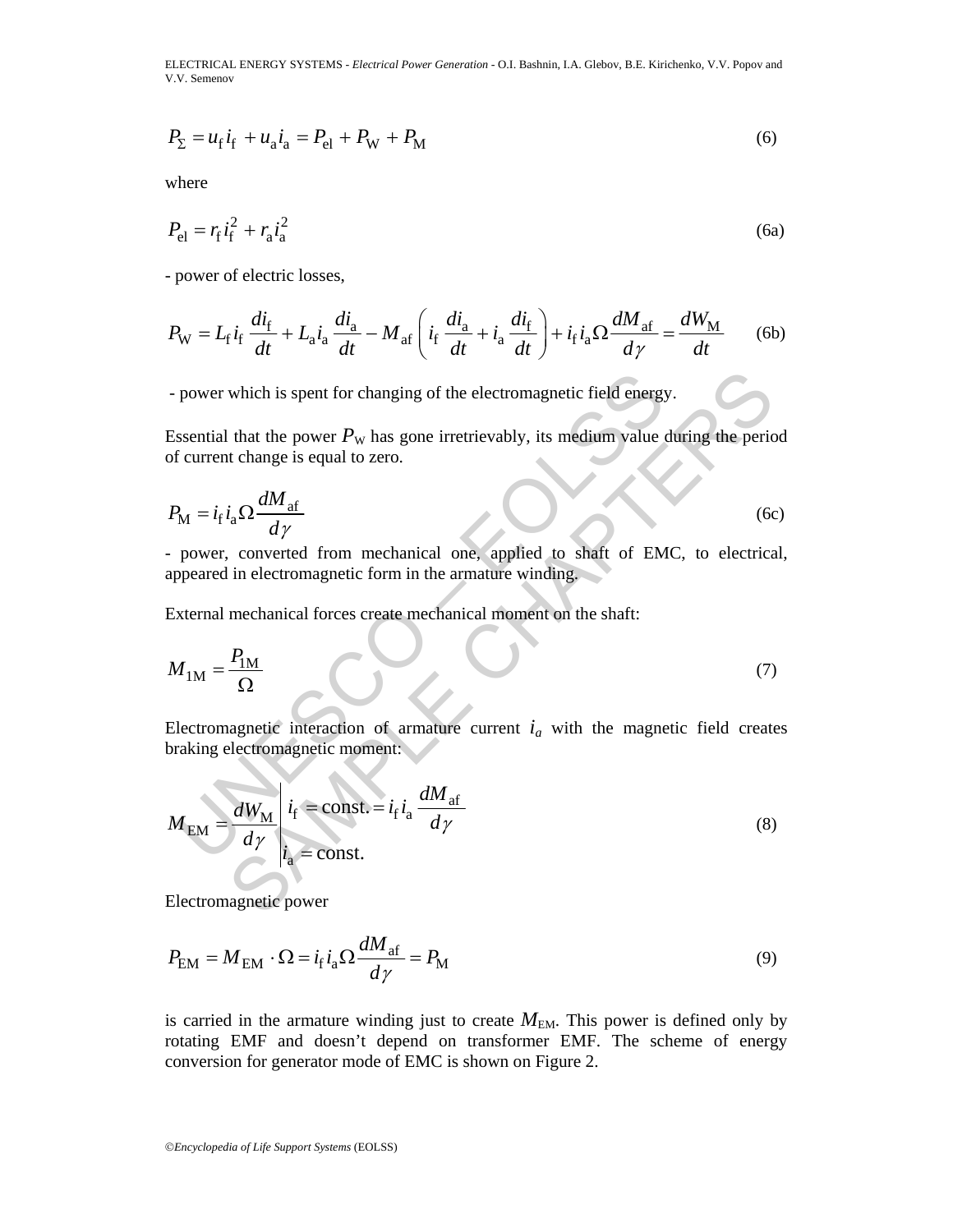

Figure 2. Scheme of energy conversion in EMC

## **1.5. The conditions of single-directed conversion of energy**

The conditions of single-directed transformation of energy are

$$
\frac{1}{2\pi} \int_{0}^{2\pi} P_{\text{EM}} d\gamma \neq 0 \tag{10}
$$

If follows from (10) that, firstly, it is necessary to have  $dM_{\text{af}}/d\gamma \neq 0$ . It means that

mutual induction  $M_{\text{af}}$  must change periodically. This requirement is realized in model of rotating EMC. Secondly, armature current  $i_a$  must also change periodically with frequency of change of induction  $M_{\text{af}}$ . It means that in EMC with opposite magnetic poles in a gap clearance conversion of energy can be realized only by means of alternating current. For producing direct current it is necessary to install additional equipment.

#### **1.6. The mechanisms of electromechanical energy conversion**

The curves of functional dependencies for  $M_{\text{af}}$ ,  $i_a$  and  $M_{\text{EM}}$  for model of EMC are shown on Figure 3. They show the mechanism of transformation from mechanical energy to electrical energy in accordance with Figure 2. The permanent inflow of electromagnetic energy occurs owing to the moment  $M_{1M}$  of primary mover. At the same time permanent outflow of energy from the magnetic field of air gap also takes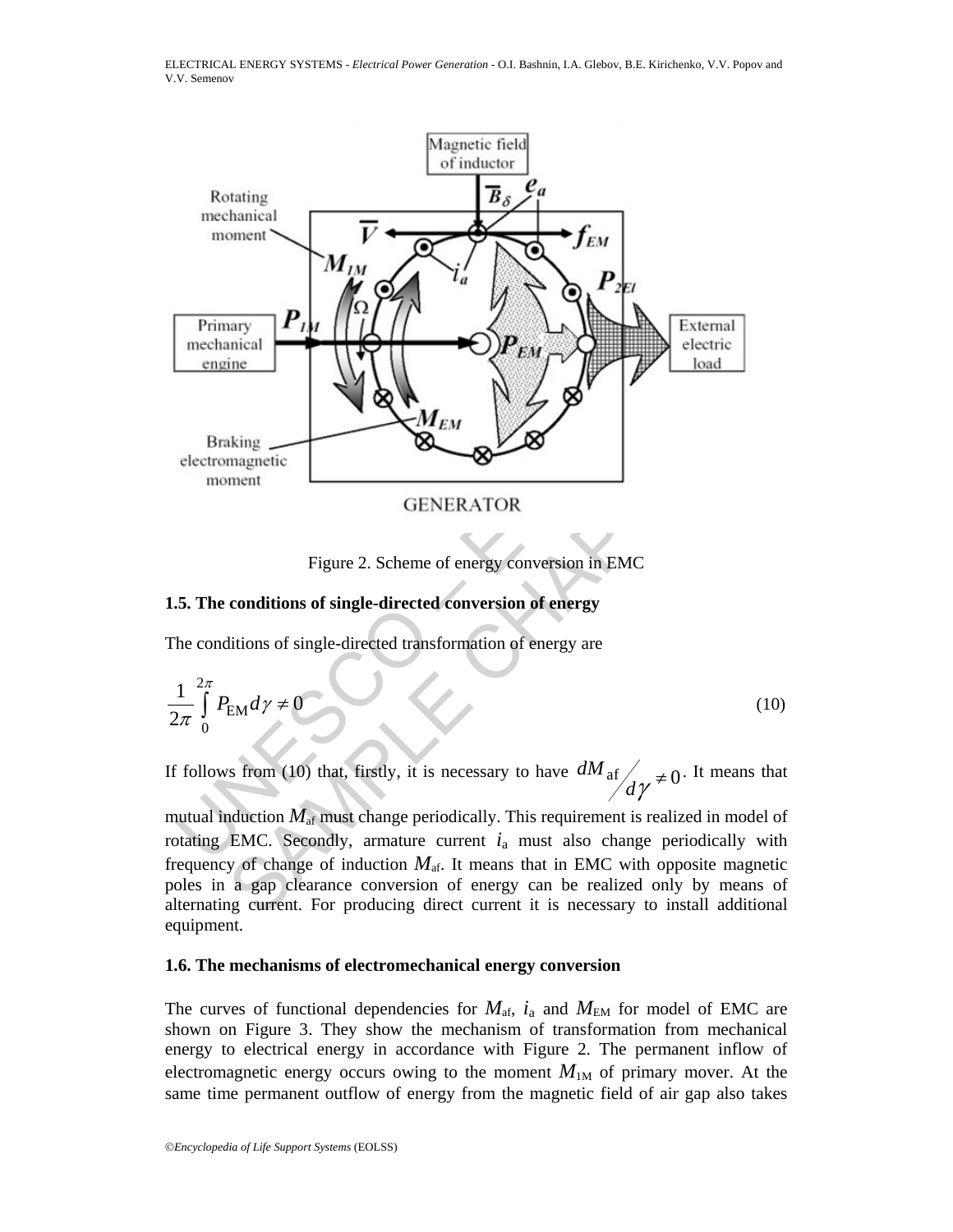place. It is provided by current  $i_a$ . As a result of this the braking moment appears. Since these moments are equal in the balanced conditions of EMC operation ( $\Omega$ = const.) the energy inflow in the air gap should be equal to the energy outflow from it. Magnetic field becomes here the common energy carrier, transferring energy from rotor shaft to the armature winding. This balance is ensured by physical processes within EMC – magnetic, electric and mechanical, by appropriate parameters for each of these processes -  $B_{\delta}$ ,  $i_a$ ,  $\Omega$ .



Figure 3. Functional dependencies for  $M_{\text{af}}$ ,  $i_{\text{a}} \& M_{\text{EM}}$  for examined model of EMC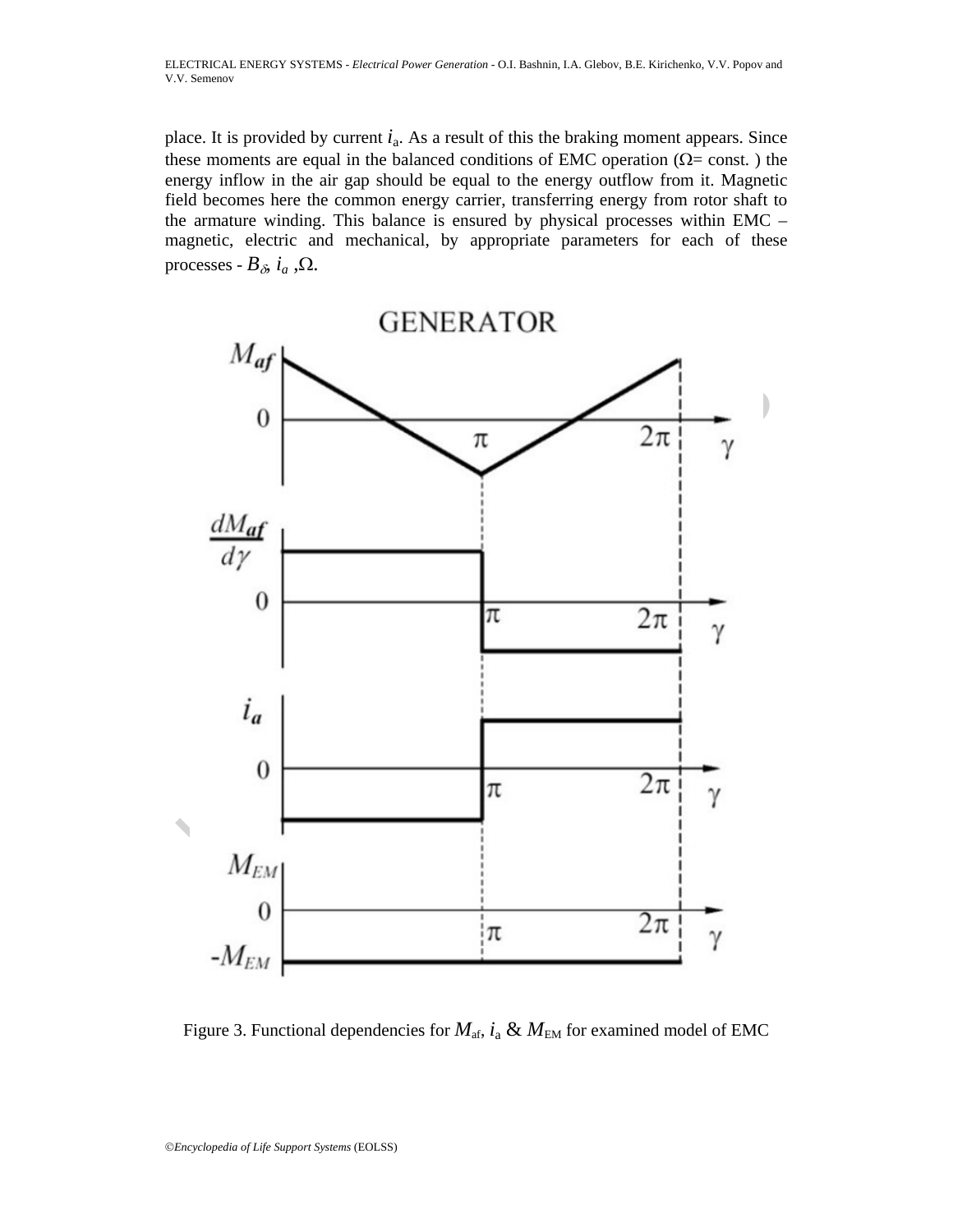- -

## -

# TO ACCESS ALL THE **45 PAGES** OF THIS CHAPTER, Visit[: http://www.eolss.net/Eolss-sampleAllChapter.aspx](https://www.eolss.net/ebooklib/sc_cart.aspx?File=E3-16-02)

#### **Bibliography**

1. S.E. Hedström. An Electrohydraulic Governor for Water-Turbines. ASEA J., Vesteras, vol. 25, #4*-*5, 1952.

2. Digital Hydraulic Control 6GB92 with Well Control module 6GB92-80. Siemens, KWU FR, January 1995.

3. F.G. Dent. Microprocessor governor for large steam turbines. Measurement + Control, vol. 20, April 1987, p. 14-23

4. S.P.Parker. Mc Graw-Hill encyclopedia of engineering

MC Graw-Hill publication, 1993 London, 2 nd edition

5. A.J.Pansini, K.D.Smalling. Guide to electric power generation. Dekker publ., 2002. Lilburn G.A. 2 nd ed.

6. B.M.Weedy, B.J. Cory. Electric power system, Wiley publ. 1998, Chichester, 4 th ed.

#### **Biographical Sketches**

**Oleg I. Bashnin** graduated from St.-Petersburg Shipbuilding Institute in 1961. He also graduated from St.-Petersburg State University in 1967. In 1968 he received his PhD degree from Russian Academy of Sciences (RAS) and in 1988 Dr.Sc. (eng) degree. For long time he has been working in RAS. Now he is with a stock company "*Promstrojavtomatika*". Dr Bashnin is the author and co-author more than 100 scientific paper, 25 patents in the field of turbines governors.

1952.<br>
1952.<br>
Digital Hydraulic Control 6GB92 with Well Control module 6GB92-80. Siemens,<br>
1963.<br>
1978. P. 0.123<br>
1978. P. 14-23<br>
1979. P. 14-23<br>
1979. P. 14-23<br>
1979. D. S.P. Parker. Mc Graw-Hill encyclopedia of engineeri SAGIN: The Lectoring Valuation Colember of Water Tubentes, NoEr On, Nextrick, NoEr 20, Neytralia, No. 20, April<br>
1Hydratic Control 6GB92 with Well Control module 6GB92-80. Siemens, KWU FR, January<br>
1.1. Microprocessor gove **Igor A. Glebov** graduated from Leningrad Polytechnic Institute with honors in 1938. He served as an engineer in power systems and for some time was head of chair in Technological Institute. From 1971 he is the director of Russian Research Institute for Electric Machinery. In 1976 he was elected as full member (academician) of Russian Academy of Sciences. He is Doctor of Technical Sciences (1964) and Professor (1966). Prof. Glebov is the specialist in the field of electrodynamic modeling (simulation), large electric machines and their excitation and regulation systems.

**Boris E. Kirichenko** was born in St.-Petersburg in 1950. He graduated from State Marine Academy, St.- Petersburg in 1972. He joined RAS in 1995. Now he serves as scientific secretary of the Division for Basic Researches in Electric Power Engineering and is the laboratory chief "Unconventional Energy Sources and Ecology" in the same division.

**Victor V. Popov** graduated from Leningrad Polytechnic Institute (now St. Petersburg State Technical University) in 1955. From 1957 till now he works at the Electrical Machines Department of the same university. From 1985 till 1996 he was the Dean of the Electromechanical faculty, from 1988 - the Chair of the Department. He is Dr. Sc., Professor, the Real Member of the Russian Academy of Electrical Engineering and International Energy Academy, the member of IEEE. He is the head of a number of programs directed on investigation of interrelated physical fields and processes in electrical machines. He is the author and co-author of more than 220 scientific publications which include books such as "Electrical machines" (1996), "Methods of Thermal Examination of Electrical Machines".

**Vasily V. Semenov** graduated from St.-Petersburg Politechnical Institute with honors. He worked in some hydro power stations and then joined Research Institute for Electric Machinery, St.-Petersburg. He